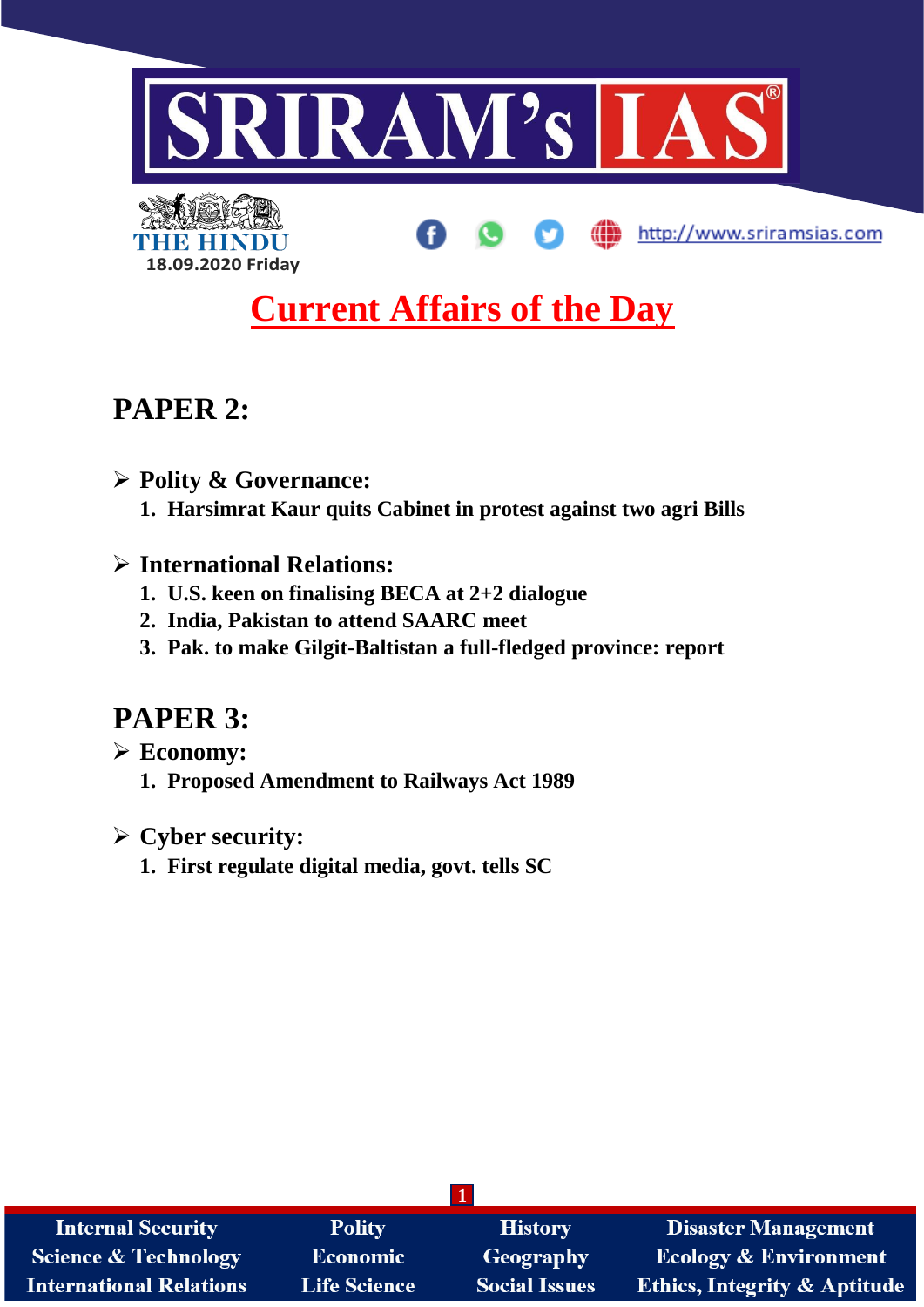

# THE HINDO **18.09.2020 Friday**

#### **Harsimrat Kaur quits Cabinet in protest against two agri Bills**

http://www.sriramsias.com

➢ Farmers groups, especially in Punjab and Haryana, have risen in protest against the **Farmers' Produce Trade and Commerce (Promotion and Facilitation) Bill, 2020,** and **the Farmers (Empowerment and Protection) Agreement on Price Assurance and Farm Services Bill, 2020**, which replace the Ordinances promulgated in June.

#### **Concerns:**

- ➢ The proposed legislations seek to promote barrier-free trade of farm produce by facilitating contract farming as well as agricultural marketing outside notified Agricultural Produce Market Committee (APMC) mandis.
- ➢ Farmers are worried about the dilution of the existing Minimum Support Price (MSP) regime, as well as the entry of corporates with greater bargaining power than small farmers.

# **First regulate digital media, govt. tells SC**

- ➢ The government said web-based news portals, YouTube channels as well as Over The Top (OTT) platforms had huge potential to become viral. Unlike mainstream publication and telecast, digital media was perpetually widening its viewership, like in a loop, through multiple web and social media platforms such as WhatsApp, Twitter and Facebook.
- ➢ Hence, what was written or shown in digital media had "serious impact and potential", the government said.
- ➢ The government reasoned, "While in a mainstream media [whether electronic or print], the publication / telecast is a one-time act, the digital media has faster reach."

On September 15, the court underlined that "journalistic freedom is not absolute".

# **U.S. keen on finalising BECA at 2+2 dialogue**

➢ The U.S. is keen that India sign the last foundational agreement, Basic Exchange and Cooperation Agreement for Geo-Spatial cooperation (BECA), at the next India-U.S. 2+2 ministerial dialogue likely to held in October end, a defence source said on Thursday.

| <b>Internal Security</b>        | <b>Polity</b>       | <b>History</b>       | <b>Disaster Management</b>              |  |
|---------------------------------|---------------------|----------------------|-----------------------------------------|--|
| <b>Science &amp; Technology</b> | <b>Economic</b>     | Geography            | <b>Ecology &amp; Environment</b>        |  |
| <b>International Relations</b>  | <b>Life Science</b> | <b>Social Issues</b> | <b>Ethics, Integrity &amp; Aptitude</b> |  |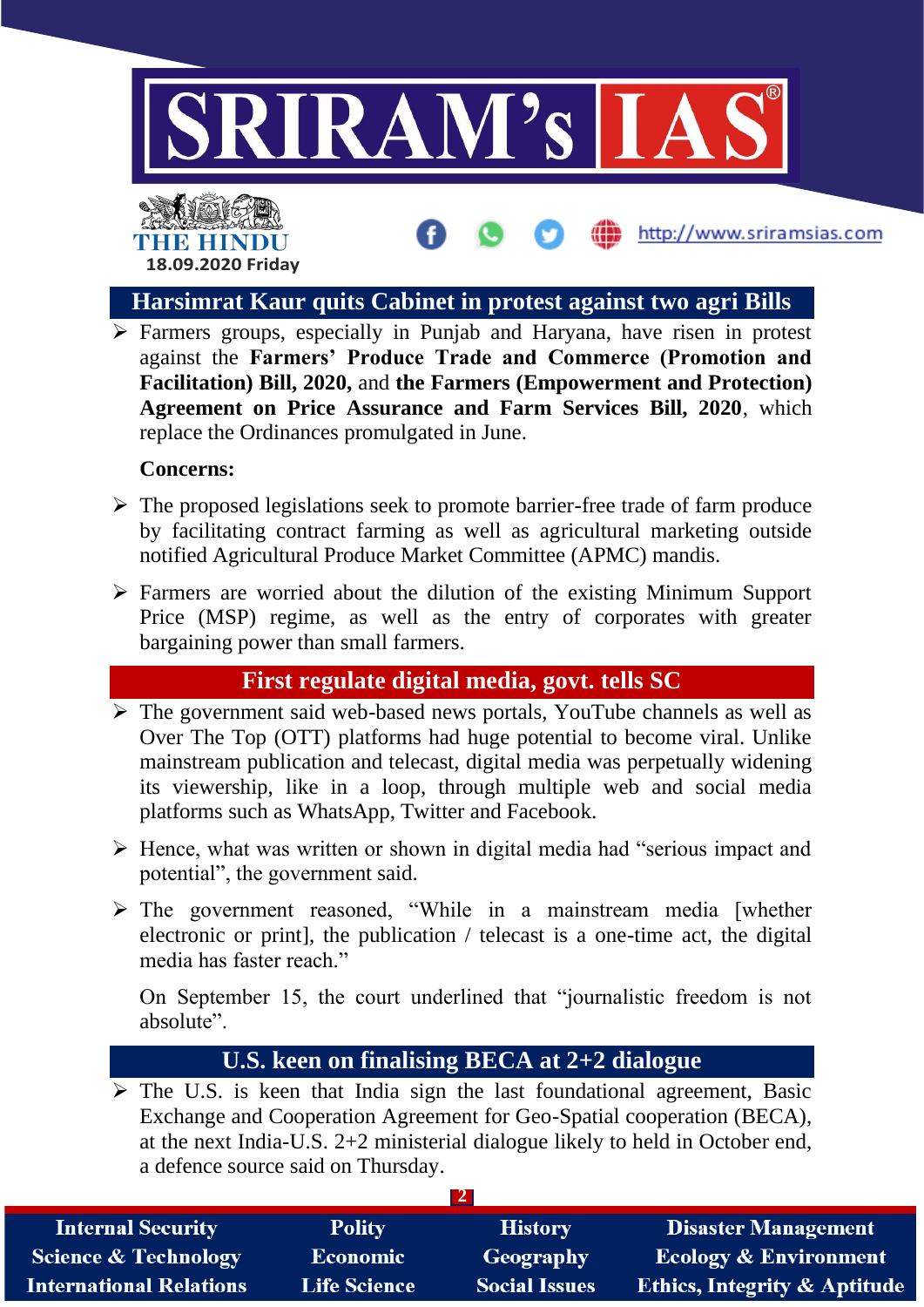

➢ A meeting of the Quad Foreign Ministers is scheduled to take place in Tokyo in October, the source said. Earlier, the meeting was expected to be held in New Delhi.

#### **Significance:**

- $\triangleright$  "The U.S. wants BECA to be signed at the ministerial 2+2 in October. Indian draft with our suggestions has been sent to them," the source said stating negotiations are far from over and it is unlikely to be signed by October. The timing of the 2+2 comes just before the U.S. elections in November and there is still no clarity on the dates.
- ➢ A maritime information agreement is also under active deliberation between India and the U.S., the source said. Once concluded, India will have such arrangements with all Quad countries — Australia, Japan and the U.S.

#### **India has signed three foundational agreements:**

➢ Beginning 2016, India has signed three foundational agreements: **the Logistics Exchange Memorandum of Agreement (LEMOA), the Communications Compatibility and Security Agreement (COMCASA) while the General Security of Military Information Agreement (GSOMIA)** was signed a long time ago. An extension to the GSOMIA, the **Industrial Security Annex (ISA),** was signed at the last 2+2 dialogue.

There has been a sharp increase in India's maritime interactions with the Quad countries on a bilateral basis centered around information sharing for improved **Maritime Domain Awareness (MDA)** in the Indian Ocean Region and Indo-Pacific.

## **India, Pakistan to attend SAARC meet**

➢ Days after India-Pakistan tensions spilled over into a meeting of the Shanghai Cooperation Organization (SCO), External Affairs Minister S. Jaishankar and Pakistan Foreign Minister Shah Mehmood Qureshi are expected to meet via a videoconference at the South Asian Association for Regional Cooperation (SAARC) meeting on September 24.

| <b>Internal Security</b>        | <b>Polity</b>       | <b>History</b>       | <b>Disaster Management</b>              |  |
|---------------------------------|---------------------|----------------------|-----------------------------------------|--|
| <b>Science &amp; Technology</b> | <b>Economic</b>     | Geography            | <b>Ecology &amp; Environment</b>        |  |
| <b>International Relations</b>  | <b>Life Science</b> | <b>Social Issues</b> | <b>Ethics, Integrity &amp; Aptitude</b> |  |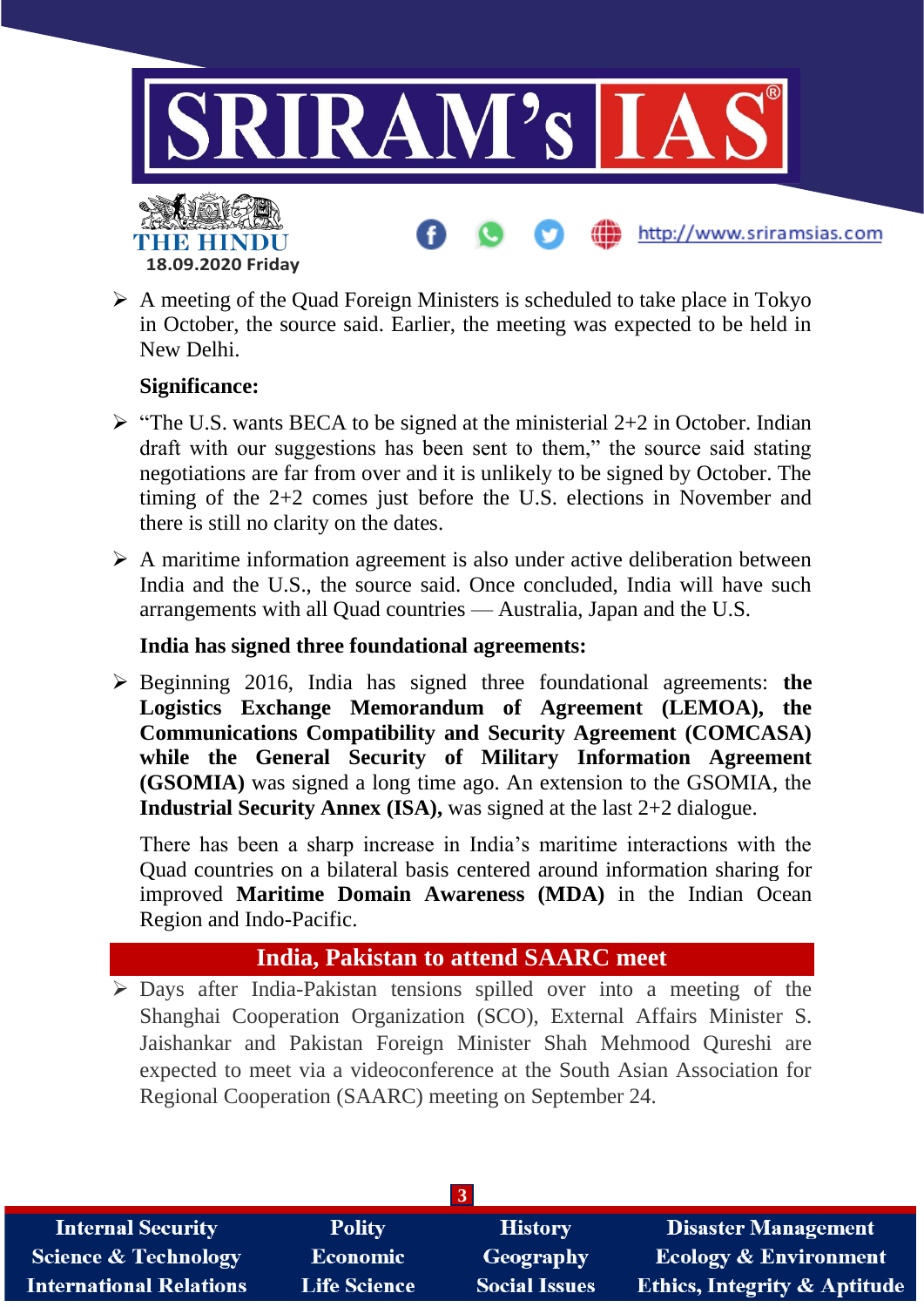

#### **Revival of ties:**

- ➢ An official also pointed to the revival of SAARC cooperation due to the COVID-19 pandemic crisis, including the creation of an India-led SAARC COVID-19 Emergency Fund, and exchanges between regional health professionals this year.
- ➢ Speaking at the SAARC Finance Ministers' meet on Wednesday, Nepal's Foreign Minister Gyawali said that the COVID-19 crisis has meant the region will experience a contraction of at least 2.7% this year, and will "experience the worst economic performance in the last 40 years", which adds to the need for SAARC cooperation.
- ➢ The SAARC Foreign Ministers meeting scheduled for next Thursday is part of an old practice of holding an informal lunch meeting on the sidelines of the UN General Assembly in New York. Last year, both Mr. Jaishankar and Mr. Qureshi attended the meeting, but skipped each other's speeches. Mr. Jaishankar left early, while Mr. Qureshi entered only after he left.
- ➢ The meeting's agenda includes opening remarks by Mr. Gyawali followed by a brief overview by the current SAARC Secretary General, Sri Lankan diplomat Esala R. Weerakoon. Following that, country statements will be made by participating Foreign Ministers, in alphabetical order.

## **'U.S. to strengthen relationship with India'**

- ➢ China's recent actions along the Line of Actual Control (LAC) have caused the U.S. to develop its partnership with India to counter Chinese aggression, a top Trump administration National Security Council (NSC) official said.
- ➢ China's recent actions on the LAC have "further reinforced the importance of the U.S.-India strategic partnership and it has strengthened the U.S. resolve to work towards building that relationship as a bulwark against Chinese aggression," NSC Director for South and Central Lisa Curtis said. The U.S. had provided India with "strong and unambiguous support" throughout the crisis and the two countries' cooperation had "certainly" grown closer, according to Ms. Curtis. Her comments were made during a webinar organized by the Carnegie Endowment, a think tank.

#### **Policy differences:**

| <b>Internal Security</b>        | <b>Polity</b>       | <b>History</b>       | <b>Disaster Management</b>              |  |
|---------------------------------|---------------------|----------------------|-----------------------------------------|--|
| <b>Science &amp; Technology</b> | <b>Economic</b>     | Geography            | <b>Ecology &amp; Environment</b>        |  |
| <b>International Relations</b>  | <b>Life Science</b> | <b>Social Issues</b> | <b>Ethics, Integrity &amp; Aptitude</b> |  |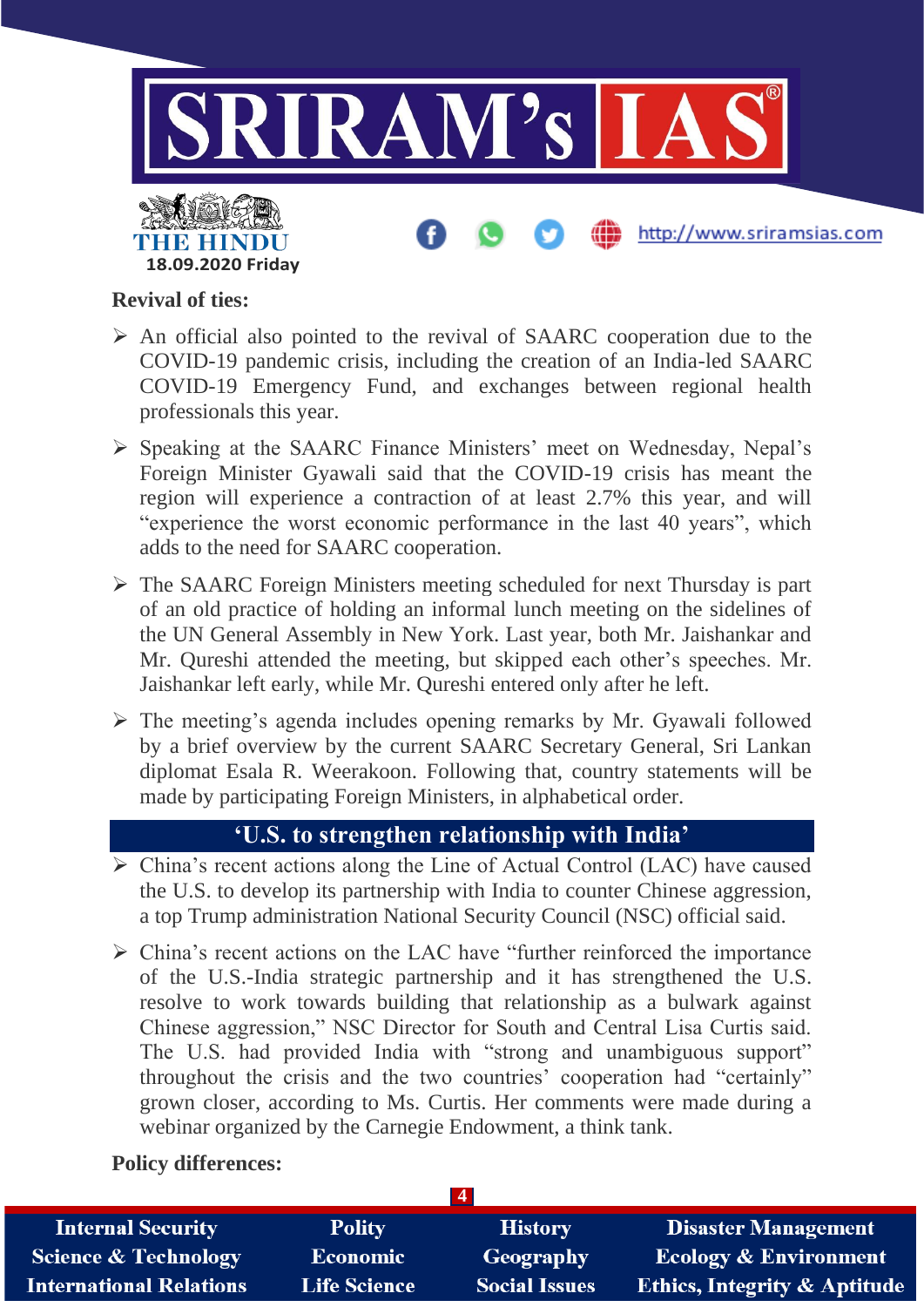

- $\triangleright$  Ms. Curtis said India and the U.S. should focus on the issues where there are converging interests, and operationalize their cooperation around those specific issues, and accept that there will be policy differences between them on other issues.
- $\triangleright$  Responding to a question on burden sharing in the Indo-Pacific and whether India would be comfortable making contributions to aid U.S. objectives, Ms. Curtis said, "When it comes to the South Asia region, we have seen India reluctant, I think, for the U.S. to become more involved, but I think you will see that changing because of the situation that we are finding ourselves in."
- ➢ She referred to China becoming more involved in the political dynamics of South Asian countries.
- ➢ Last week, India had welcomed the decision of the Maldives to sign a military agreement with the U.S.
- $\triangleright$  Ms. Curtis said countries would have to become more comfortable with cooperating and burden sharing towards similar goals.
- $\triangleright$  "We are starting to see more openness from India in particular in discussing these issues," she said. India had started helping countries — such as the Maldives, Sri Lanka and Bangladesh — with their economic issues, as per the White House adviser.
- ➢ Ms. Curtis said cooperation and burden sharing was becoming inevitable not only in the military and maritime areas but also in terms of the economies, countering the Belt and Road Initiative (BRI) and so forth.

## **Pak. to make Gilgit-Baltistan a full-fledged province: report**

- ➢ Pakistan has decided to elevate Gilgit-Baltistan's status to that of a fullfledged province, a Pakistani media report on Thursday quoted a senior Minister as saying.
- ➢ India has clearly conveyed to Pakistan that the entire union territories of Jammu and Kashmir and Ladakh, including the areas of Gilgit and Baltistan, are an integral part of the country by virtue of its fully legal and irrevocable accession.

| Э                               |                     |                      |                                         |  |
|---------------------------------|---------------------|----------------------|-----------------------------------------|--|
| <b>Internal Security</b>        | <b>Polity</b>       | <b>History</b>       | <b>Disaster Management</b>              |  |
| <b>Science &amp; Technology</b> | <b>Economic</b>     | Geography            | Ecology & Environment                   |  |
| <b>International Relations</b>  | <b>Life Science</b> | <b>Social Issues</b> | <b>Ethics, Integrity &amp; Aptitude</b> |  |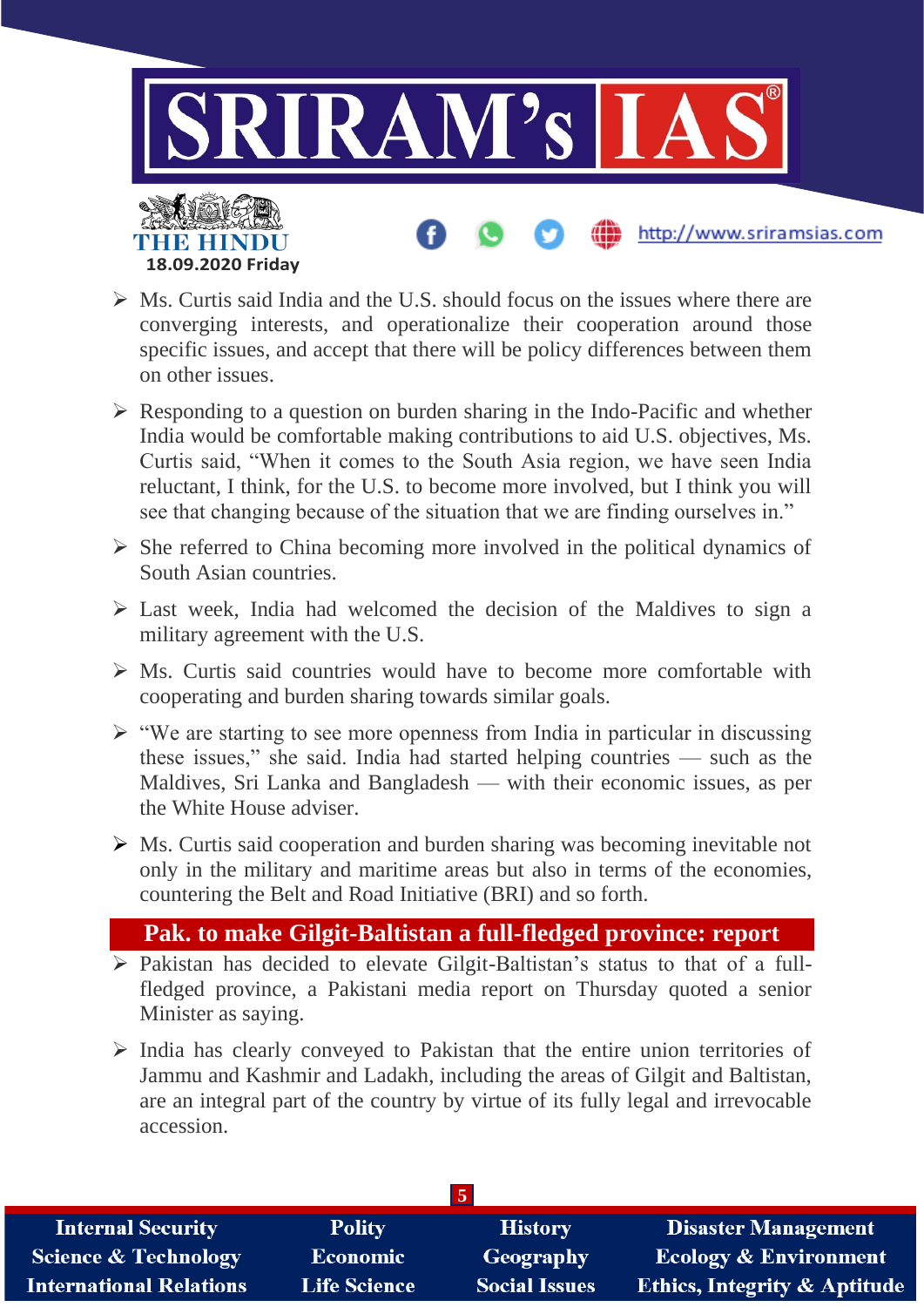

- ➢ According to a report in the Express Tribune, Minister for Kashmir and Gilgit-Baltistan Affairs, Ali Amin Gandapur, on Wednesday said that Prime Minister Imran Khan would soon visit the region and make the formal announcement to elevate Gilgit-Baltistan to the status of a full-fledged province with all constitutional rights.
- ➢ Mr. Gandapur said Gilgit-Baltistan would be given adequate representation on all constitutional bodies, including the National Assembly and the Senate.
- $\triangleright$  After consultation with all stakeholders, the federal government has decided in principle to give constitutional rights to Gilgit-Baltistan, the Minister told reporters.

#### **India's objections:**

- $\triangleright$  India has said the Government of Pakistan or its judiciary has no locus standi on territories illegally and forcibly occupied by it.
- ➢ India completely rejects such actions and continued attempts to bring material changes in Pakistan occupied areas of the Indian territory of Jammu and Kashmir. Instead, Pakistan should immediately vacate all areas under its illegal occupation, the Ministry of External Affairs said in May while protesting Islamabad's efforts to bring material change in Pakistan occupied territories.

#### **China Pakistan Economic Corridor (CPEC):**

- ➢ Mr. Gandapur also said that work on the **Moqpondass Special Economic Zone** would begin under the China Pakistan Economic Corridor (CPEC).
- ➢ **The CPEC, which connects Gwadar Port in Pakistan's Balochistan with China's Xinjiang province, is the flagship project of Beijing's ambitious Belt and Road Initiative (BRI)**.
- ➢ The CPEC is a collection of infrastructure and other projects under construction throughout Pakistan since 2013.

## **Proposed Amendment to Railways Act 1989**

➢ Recently, the Ministry of Railways has proposed to decriminalise begging on trains or railway premises.

| <b>Internal Security</b>        | <b>Polity</b>       | <b>History</b>       | <b>Disaster Management</b>              |  |
|---------------------------------|---------------------|----------------------|-----------------------------------------|--|
| <b>Science &amp; Technology</b> | <b>Economic</b>     | <b>Geography</b>     | <b>Ecology &amp; Environment</b>        |  |
| <b>International Relations</b>  | <b>Life Science</b> | <b>Social Issues</b> | <b>Ethics, Integrity &amp; Aptitude</b> |  |